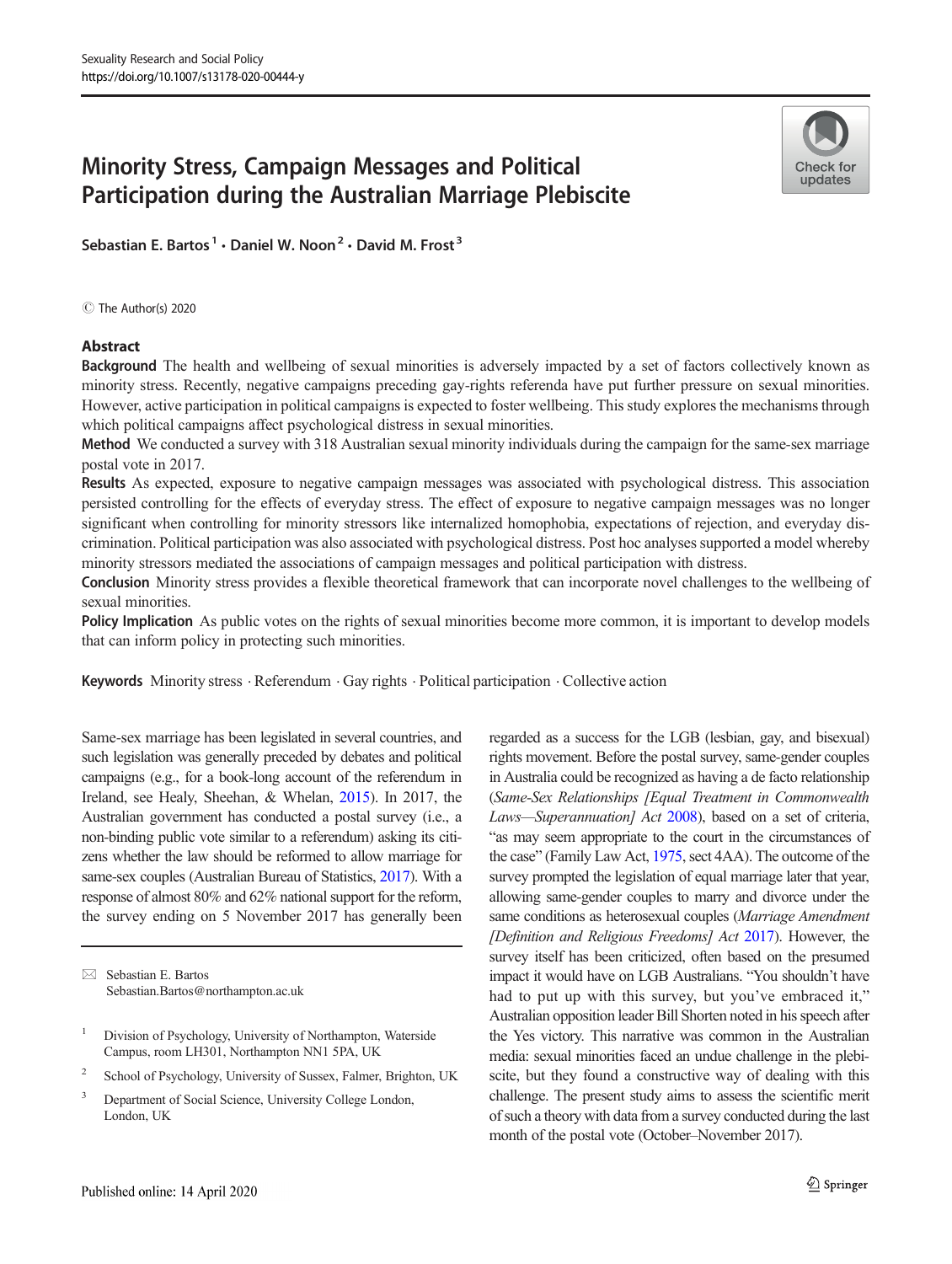In the following sections, we review the theoretical bases of claims about stress and resilience in the face of marriage referenda. First, we overview the evidence for the adverse effects of political campaigns. Second, we argue that the minority stress model provides a theoretical framework within which to make sense of the ill effects of marriage referenda. Third, we review the literature on political participation and communities as potential moderators of the association between minority and wellbeing. Finally, we predict that exposure to negative campaign messages during an equal marriage plebiscite is related to psychological distress in sexual minorities above and beyond everyday stress and other minority stressors; and that political participation mitigates these harmful effects.

# Negative Campaign Messages

Anti-gay politics are likely to be stressful for those who are personally affected (Herek, [2011](#page-10-0)). Laws banning same-gender marriage are associated with higher levels of psychological distress in American LGB adults (Hatzenbuehler, McLaughlin, Keyes, & Hasin, [2010](#page-10-0); Rostosky, Riggle, Horne, & Miller, [2009](#page-11-0)). Not just anti-gay laws, but political campaigns for changes in laws affecting LGB people may also be stressful and potentially damaging to their health and wellbeing (Flores, Hatzenbuehler, & Gates, [2018;](#page-10-0) Frost & Fingerhut, [2016](#page-10-0)). This may happen because proposed changes to laws regarding LGB rights call into question their value as full members of society and place their rights up for debate. Indeed, exposure to negative campaign messages decreased emotional and relational wellbeing in a small sample of American same-sex couples (Frost & Fingerhut, [2016](#page-10-0)) during a recent wave of state-level marriage referenda. The same effect was found in two large Australian samples during the postal vote campaign we study in this paper (Ecker, Riggle, Rostosky, & Byrnes, [2019](#page-10-0); Verrelli, White, Harvey, & Pulciani, [2019](#page-11-0)). However, we know relatively little about the extent and mechanisms of this effect.

# Minority Stress

One potential explanation for the association between exposure to negative discourses surrounding the rights of LGB people and undesirable outcomes can be found in the minority stress model (Frost, [2020](#page-10-0); Frost & Fingerhut, [2016\)](#page-10-0). The minority stress model, originally proposed by Meyer [\(1995,](#page-11-0) [2003\)](#page-11-0), contends that exposure to unique forms of social stress stemming from stigma places LGB people at greater risk for mental and physical health problems relative to their heterosexual peers (who do not experience stigma based on their sexual orientation). Specifically, LGB people may experience a multitude of social stressors as a result of their stigmatized

and disadvantaged social status, including prejudice-related life events (e.g., being fired from a job, attacked, or victimized); chronic and everyday forms of discrimination (e.g., receiving poorer services in stores, avoided, or slighted); expectations of rejection (e.g., stress related to anticipating discrimination regardless of whether it happens); concealment and disclosure related stress (e.g., having to hide one's sexual orientation in order to avoid rejection and discrimination); and internalized stigma (e.g., devaluing one's own self, and thinking one is less valuable to society). These minority stressors have been described as existing on a continuum of proximity to the self (Meyer, [2003\)](#page-11-0), with distal stressors perpetrated by others and institutions (e.g., discrimination) leading to more proximal stressors such as the expectation of rejection and the internalization of stigma. Regardless of their proximity to the self, minority stressors exist as part of a "universe" of stressors, which together are theorized to add to the stress burden of sexual minorities and place them at greater risk for health problems relative to heterosexual individuals (Meyer & Frost, [2013](#page-11-0)). Even further, minority stressors have been demonstrated to have a unique negative effect on health and wellbeing that cannot be reduced to stress in general. For example, research has demonstrated that experiences of minority stress are associated with the onset of health problems over time, and the association between minority stress and health remains statistically significant when controlling for exposure to general stressors (Frost, Lehavot, & Meyer, [2015\)](#page-10-0).

Exposure to minority stressors has been shown in numerous studies to have a persistent and negative impact on the health and wellbeing of LGB people (for reviews and metaanalyses, see Lick, Durso, & Johnson, [2013](#page-10-0); Lucassen, Stasiak, Samra, Frampton, & Merry, [2017](#page-10-0); Meyer & Frost, [2013\)](#page-11-0). Additionally, research on structural stigma has demonstrated associations between discriminatory social policy (e.g., same-sex marriage prohibitions) and LGB health (for a review, see Hatzenbuehler, [2014\)](#page-10-0). However, emerging research has demonstrated that negative discourses about LGB people that emerge in the context of voter referenda on LGB rights may represent a risk to LGB health and wellbeing, regardless of the policy outcomes of such referenda (Flores et al., [2018;](#page-10-0) Frost & Fingerhut, [2016\)](#page-10-0). For example, in a dyadic daily diary study, exposure to negative campaign messages about same-sex marriage in the United States were shown to decrease psychological and relational wellbeing in same-sex couples, even when accounting for the well-known negative effects of daily hassles on couples' wellbeing (Frost & Fingerhut, [2016\)](#page-10-0).

As Meyer [\(2003\)](#page-11-0) has outlined, minority stressors exist on a continuum of proximity to the self, ranging from internalized stigma (most proximal) to discriminatory laws and policies (most distal). The negative discourses emerging from policy debates about equal marriage can be located on the more distal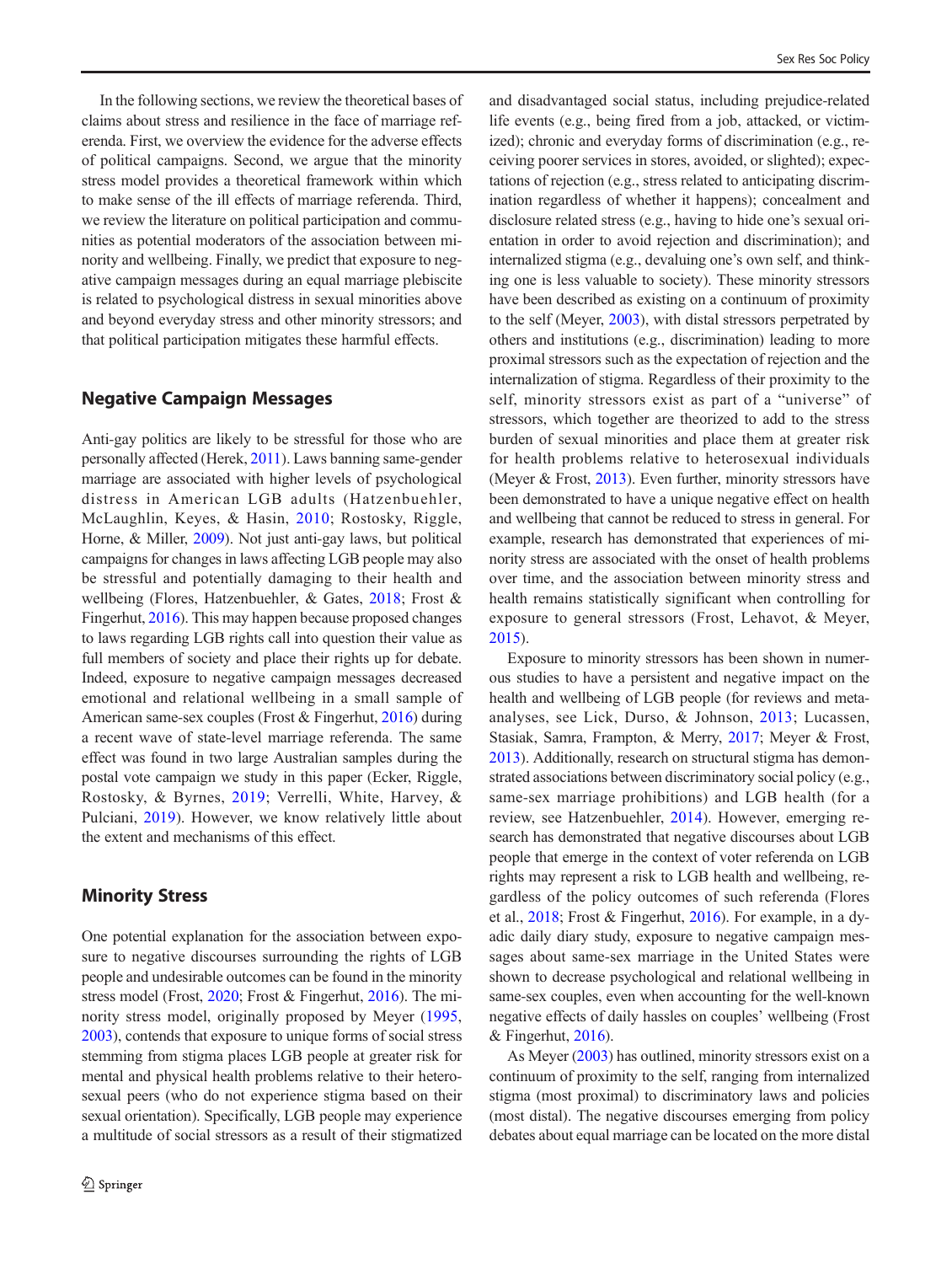end of this continuum and may be associated with more proximal forms of minority stress such as expectations of rejection and internalized stigma. Thus, emerging evidence contends that exposure to negative messages about LGB people stemming from political campaigns may represent a unique form of minority stress (Frost & Fingerhut, [2016\)](#page-10-0), not fully accounted for in the original minority stress model (Meyer, [2003](#page-11-0)). However, no empirical attempts have been made to distinguish the potential impact of the negative social discourse surrounding marriage debates on mental health from the known impact of existing minority stress processes that are more proximal to the self.

## Political Participation and Communities

The challenges of a political campaign may also be an occasion for people to have a voice and for communities to consolidate. In this section, we examine the role of political participation, defined as any "behaviors that have the intent or the effect of influencing political institutions, processes and decision-making at either the local, regional, national or supranational level" (Barrett & Zani, [2015](#page-10-0), p. 4). Arguably, political participation can help oppressed groups achieve their goals (Amenta, Caren, Chiarello, & Su, [2010\)](#page-10-0) and it may lead to a sense of empowerment regardless of the achievement of a social movement's explicit goals (Drury & Reicher, [2005](#page-10-0)).

Political participation can also foster positive individual outcomes. Upon reviewing the literature, Thomas and Louis [\(2013\)](#page-11-0) drew the emphatic conclusion that "[p]articipating in collective action is good for emotional wellbeing!" (p. 184). Indeed, activism was associated with several measures of subjective wellbeing in two large US samples (Klar & Kasser, [2009;](#page-10-0) Thoits & Hewitt, [2001\)](#page-11-0) and has also been associated with better health outcomes within a large sample of sexual and gender minority youth (Frost, Fine, Torre, & Cabana, [2019\)](#page-10-0). Peace activism had positive effects on German teenagers that persisted into adulthood (Boehnke & Wong, [2011\)](#page-10-0). Moreover, it has been suggested that political participation can buffer the negative effects of exclusion and discrimination. DeBlaere et al. [\(2014\)](#page-10-0) found that political participation moderated the effect of perceived heterosexism on the distress of sexual minority women of color. Velez and Moradi [\(2016\)](#page-11-0) similarly found that political participation moderated the negative effect of discriminatory experiences on wellbeing in a large sample of sexual minority adults.

Social support has long been known to foster good health and wellbeing (Schwarzer & Leppin, [1989\)](#page-11-0). Social support has unique functions in the lives of LGB individuals as compared with heterosexuals, in that it may help them contend with the unique burden of minority stress (Frost, Meyer, & Schwartz, [2016\)](#page-10-0). Minority stress theory further posits that in order to cope with these unique forms of minority stress, LGB individuals engage in community-level coping processes (Meyer, [2003\)](#page-11-0), for example, accessing an LGB community center for counseling or support groups in coping with antigay violence. Participation within one's local LGB community, and even a sense of psychological connectedness to the community, can ameliorate the negative impact of minority stress (Frost & Meyer, [2012;](#page-10-0) Kertzner, Meyer, Frost, & Stirratt, [2009;](#page-10-0) McConnell, Janulis, Phillips II, Truong, & Birkett, [2018](#page-10-0)). Therefore, some of the benefits of political participation may be explained by the social support and community connectedness inherent in collective action.

# The Present Study

While there is evidence for the impact of political participation, minority stress, exposure to negative campaign messages, and community support on LGB individuals' wellbeing, there is no research on how these factors interact in impacting the wellbeing of sexual minorities during a marriage referendum. Specifically, it is not known if negative campaign messages have an effect on psychological distress above and beyond other minority stress variables: Frost and Fingerhut [\(2016](#page-10-0)) found an effect of negative messages on wellbeing, but did not examine the role of other minority stressors. Verrelli et al. ([2019](#page-11-0)) and Ecker et al. ([2019](#page-10-0)) replicated this finding in large Australian samples. Rostosky et al. [\(2009](#page-11-0)), on the other hand, integrated exposure to negative campaign messages into a more complex model and found no effect on distress. However, their model only included internalized homophobia as a measure of minority stress, while including separate variables for amendment-related affect, amendment-related conversations, and the (desired or disappointing) outcome of the referendum. Therefore, it is almost certain that the detrimental effect of negative campaign messages is additive to everyday stress, but it is not clear whether it is additive to minority stress. In this study, we ask whether exposure to negative campaign messages is associated with psychological distress in addition to the known effects of other minority stressors (i.e., internalized homophobia, everyday discrimination, and expectations of rejection).

The role of political participation in the context of marriage referenda also needs to be investigated further. Activism has been shown to have a positive effect on wellbeing in general, and this effect has been documented in sexual minorities (DeBlaere et al., [2014](#page-10-0); Frost et al., [2019](#page-10-0); Velez & Moradi, [2016](#page-11-0)). However, no studies (with the exception of a very small effect in Rostosky et al., [2009](#page-11-0)) have examined the role of political participation during an intensive political campaign, and none have looked at the potential of political participation to buffer the negative effects of the campaign itself. We therefore investigate whether political participation moderates the relationship between exposure to negative campaign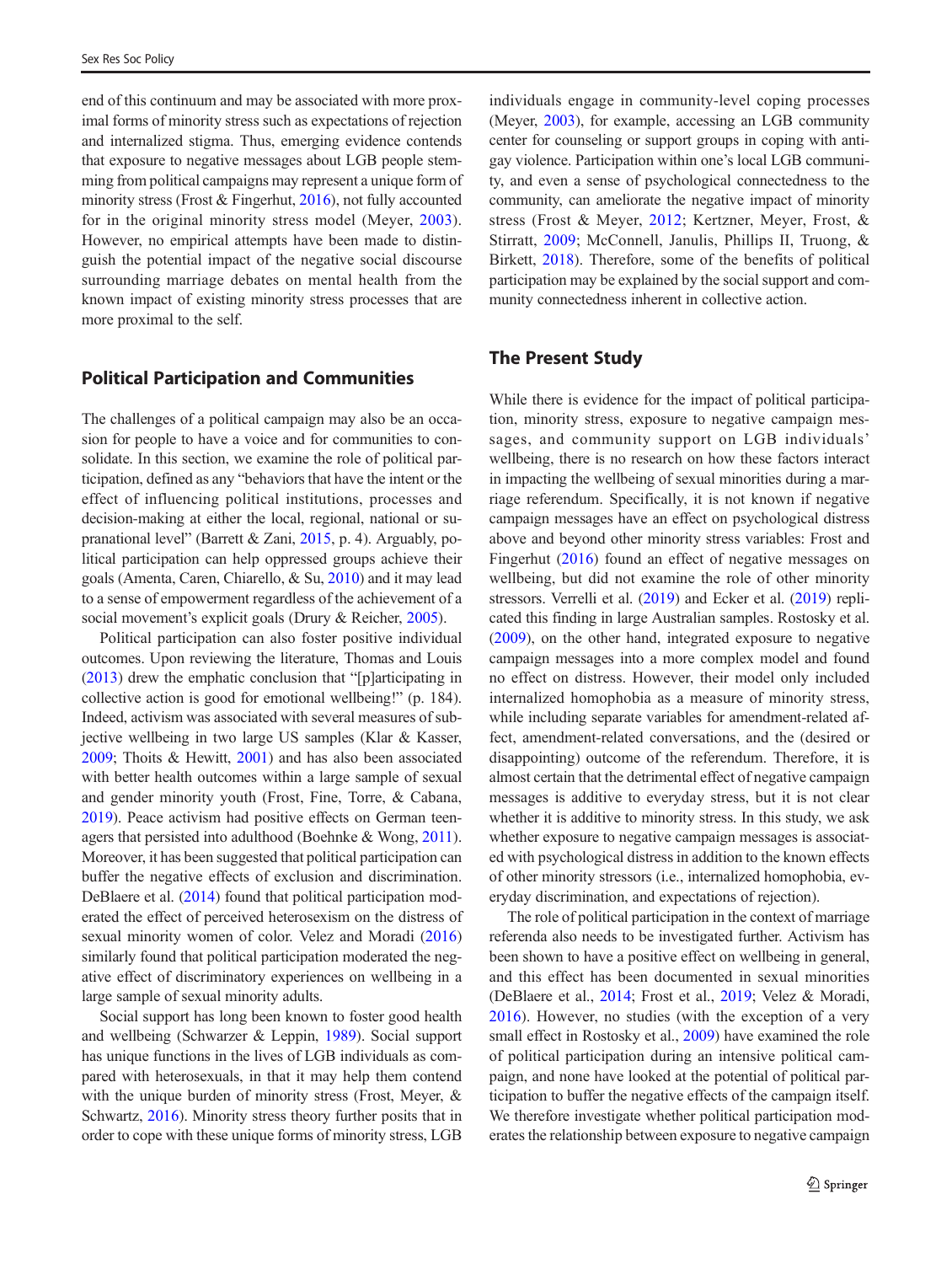messages and psychological distress during an equal marriage campaign. We also explore whether political participation has such an effect above and beyond known resources for sexual minorities, such as community connectedness and social support.

# Method

# Participants

Participants were 318 self-identified sexual minority Australians aged 18 years or older. The mean age was 40.06, the median age was 38, and the standard deviation was 12.38. The majority, 80.50%, identified as male, 16.35% as female, and 3.14% as another gender (nonbinary, agender, queer, genderqueer, etc.). Of all participants, 4.72% identified with a gender different from the one assigned at birth. Participants used 34 different labels to describe their sexuality; most identified as gay/lesbian/homosexual (88.68%). Other labels were bi(sexual), queer, ace, pansexual, dyke, poly, celibate, and same-sex. (Five participants who identified as straight or heterosexual were not included in this study.)

We decided not to perform an a priori power analysis, as we deemed it unrealistic to aim for an ideal sample size in a convenience sample of a hard-to-reach population. Random sampling is costly and requires a long duration of recruitment for minority populations, while difficulties in defining sexualities and concerns over stigma make sexual minorities a particularly challenging population to recruit (Meyer & Wilson, [2009\)](#page-11-0). In light of these practical limitations, we performed a sensitivity analysis, estimating the smallest effects we could detect with our achieved sample size. Assuming a significance level  $\alpha$  = .05 and a power  $\beta$  = .80, our sample size was sufficient to detect an effect of  $R^2 = .05$  in a multiple linear regression with ten predictors. In a hierarchical multiple regression adding three final predictors to the previous seven, the sample size is sufficient for detecting  $\Delta R^2 = .03$ . The effect sizes found in previous minority-stress studies have been stronger than these (see, e.g., Lucassen et al., [2017](#page-10-0)). Therefore, the present sample size was determined to be sufficient to test the proposed model.

#### Measures

Response options for all instruments were comprised of fivepoint Likert scales ranging from 1 (never) to 5 (very often), unless stated otherwise. Mean summary scores were computed for all measures, unless specified otherwise. The instructions for each scale were reworded so that the duration of the marriage equality campaign was given as a timeframe instead of any other anchors (e.g., the last 12 months). Reliability was assessed for each measure, see Table [1.](#page-4-0)

Psychological Distress Depression was measured using the Centre for Epidemiologic Studies Depression Scale Revised (CES-D-R10), including ten items (e.g., "My sleep was restless"), two of which were reverse-coded (e.g., "I felt hopeful about the future") (Miller, Anton, & Townson, [2008](#page-11-0)). Anxiety was measured with the Generalized Anxiety Disorder (GAD-7) scale, comprising seven items (e.g., "Not being able to stop or control worrying"), all positively phrased (Swinson, [2006\)](#page-11-0). For both measures, a total score was computing by summing the items. A higher score on either measure represented more psychological distress.

Exposure to Negative Campaign Messages An eight-item scale was taken and adapted from the diary-based methods used in Frost and Fingerhut ([2016](#page-10-0)). No items were negatively phrased. A higher score indicated more exposure to negative campaign materials. Items included "Saw television commercials against same-sex marriage."

Everyday Stress A ten-item scale was adapted from Cohen, Kamarck, and Mermelstein ([1983\)](#page-10-0). Items included "Have you felt that you were unable to control the important things in your life?" Four items were reverse-coded, e.g., "Have you felt that things were going your way?" A higher score represented greater everyday stress.

Internalized Homophobia This first indicator of minority stress was an established scale that contained eight items (Frost & Meyer, [2009](#page-10-0); Meyer, [1995\)](#page-11-0). Items included: "You have tried to stop being attracted to the same sex." A higher score represented stronger internalized homophobia.

Everyday Discrimination This second indicator of minority stress contained eight items, which were adapted from (Williams, Yu, Jackson, & Anderson, [1997](#page-11-0)). Items included "How often have you been called names or insulted?" No items were negatively phrased. A higher score indicated more experiences of discrimination.

Expectations of Rejection The final indicator of minority stress included six items measuring rejection (Meyer, Schwartz, & Frost, [2008](#page-11-0)). Items were scored from 1 (Strongly disagree) to 5 (Strongly agree). Items included "Most employers would not hire an LGBT+ person." No item was reverse-coded. A higher score represented greater expectations of rejection.

Political Participation Political participation was measured with a 15-item scale by Barrett and Zani [\(2015\)](#page-10-0). Items included "Vote in elections" and "Write political messages or graffiti on walls." No items are reverse-coded. While some studies identify a distinction between conventional and unconventional behaviors, the current study, along with others (Barrett & Zani, [2015\)](#page-10-0), is primarily concerned with the overall level of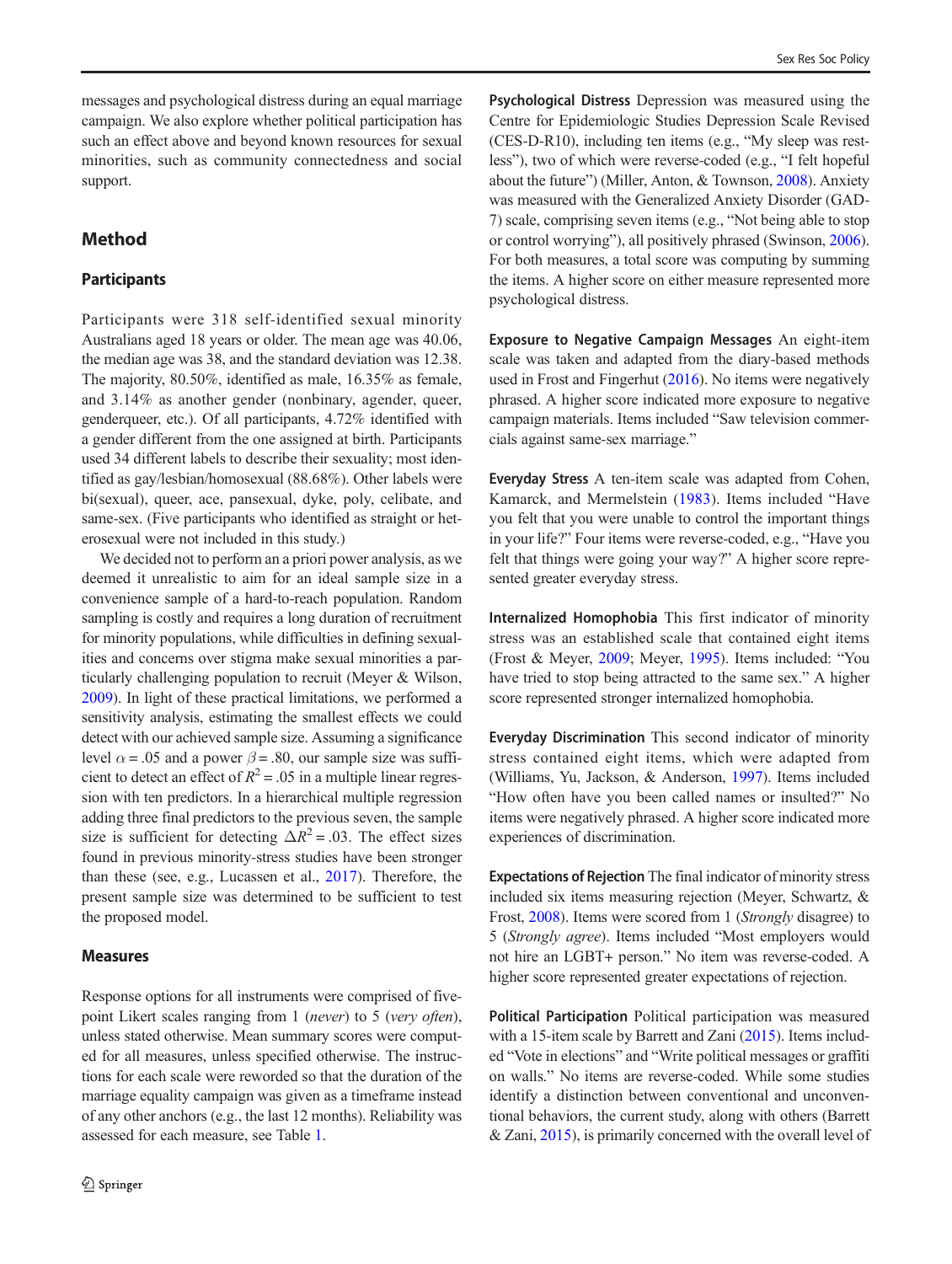| i unici i<br>Tricans, standard deviations, and correlation coemiciditis |       |                          |          |          |           |          |          |           |          |           |          |          |
|-------------------------------------------------------------------------|-------|--------------------------|----------|----------|-----------|----------|----------|-----------|----------|-----------|----------|----------|
| M                                                                       | SD    | $\alpha$                 |          | 2        | 3         | 4        | 5        | 6         | 7        | 8         | 9        | 10       |
| 24.72                                                                   | 7.98  | .91                      |          |          |           |          |          |           |          |           |          |          |
| 16.04                                                                   | 6.66  | .94                      | $.88***$ |          |           |          |          |           |          |           |          |          |
| 40.06                                                                   | 12.38 | $\overline{\phantom{m}}$ | $-.17**$ | $-22***$ |           |          |          |           |          |           |          |          |
| 2.66                                                                    | 0.85  | .88                      | $.41***$ | $.35***$ | $-.14*$   |          |          |           |          |           |          |          |
| 2.69                                                                    | 0.77  | .89                      | $.80***$ | $.82***$ | $-.20***$ | $.36***$ |          |           |          |           |          |          |
| 1.33                                                                    | 0.51  | .86                      | $.35***$ | $.28***$ | $-23***$  | $.20***$ | 25***    |           |          |           |          |          |
| 1.60                                                                    | 0.59  | .91                      | $.63***$ | $.58***$ | $-.16**$  | .43***   | $.57***$ | $31***$   |          |           |          |          |
| 2.14                                                                    | 0.94  | .92                      | $.53***$ | $.47***$ | $-.04$    | $.31***$ | .48***   | $.30***$  | $.51***$ |           |          |          |
| 2.42                                                                    | 0.77  | .87                      | $.36***$ | $.37***$ | .06       | $22***$  | $33***$  | $-.02$    | .39***   | $23***$   |          |          |
| 3.91                                                                    | 0.82  | .90                      | .03      | .06      | .09       | $-.06$   | .07      | $-.24***$ | .03      | .02       | $.41***$ |          |
| 4.14                                                                    | 0.91  | .91                      | $-.18**$ | $-.13*$  | $.15**$   | $-.02$   | $-.15*$  | $-.25***$ | $-.14*$  | $-.21***$ | .03      | $.48***$ |
|                                                                         |       |                          |          | - 1      |           |          |          |           |          |           |          |          |

<span id="page-4-0"></span>Table 1 Means, standard deviations, and correlation coefficients

Exposure = exposure to negative campaign messages. \*  $p < .05$ . \*\*  $p < .01$  \*\*\*  $p < .001$ 

political participation. A mean summary score was computed, with a higher score representing greater engagement in political behavior.

Community Connectedness This includes an eight-item scale adapted by Frost and Meyer [\(2012\)](#page-10-0) from Mills et al. [\(2001\)](#page-11-0). Items were scored from 1 (Strongly disagree) to 5 (Strongly agree). Items included: "You really feel that any problems faced by the LGBT+ community are also your problems." A higher score represented stronger community connectedness.

Instrumental Social Support To measure instrumental social support, we used the bespoke subscale of the Berlin Social Support Scales (Schwarzer & Schulz, [2013](#page-11-0)). Items were scored from 1 (Strongly disagree) to 5 (Strongly agree). It comprised four positively phrased items, such as "There are people who offer me help when I need it." Participants were specifically asked to answer these items with the LGBT+ community in mind. Higher scores indicated a stronger sense of having instrumental support from others.

## Procedure

Participants were recruited via convenience and snowball sampling. Virtually all participants heard of the survey via social media, usually Facebook (70.3%). They had the possibility to enter a prize draw for one of three vouchers worth AU\$50 each. The survey had a minimum duration of 4 min 1 s and a median duration of 9 min 17 s.

All measures were presented via the online survey software Qualtrics. Participants were introduced to the study and provided consent. Firstly, the participants answered demographic questions. Then, they complete the outcome measures, followed by exposure to negative campaign messages, everyday stress, and the minority stress scales. Finally, participants were debriefed, and they (optionally) provided contact details for the prize draw.

# **Results**

Descriptive statistics, Cronbach's αs, and intercorrelations for all measures are reported in Table 1. The continuous variables appeared to be non-normally distributed upon visual inspection. However, non-normality followed expected patterns. Thus, participants in this study experienced relatively low levels of minority stressors and high levels of social support and community connectedness. Such a pattern is to be expected in a country that, like Australia, has a good LGBT rights record; but it also leads to variables being skewed. Since the sample distributions likely reflected population level distributions, we chose bootstrapping as a way to manage non-normality. All analyses below were subject to percentile bootstrapping with 95% confidence intervals and 5000 samples.

# A Priori Analyses: Negative Campaign Messages as a Stressor

We first examined the hypothesis that exposure to negative campaign messages predicted higher depression and anxiety even when controlling for everyday hassles and minority stress. We therefore conducted a hierarchical multivariate multiple regression analysis with depression and anxiety as the outcome variables. To follow up on this analysis, we also conducted two separate hierarchical multiple regression analyses with depression and anxiety, respectively, as outcomes. See Table [2.](#page-5-0) Multicollinearity was not a concern, all VIFs < 2.

In the first step, demographic control variables were entered into the model. In the second step, exposure to negative campaign messages was entered, and it significantly improved the model, Pillai's  $V = 0.17$ ,  $F(2, 312) = 31.07$ ,  $p < .001$ . Thirdly, everyday stress was entered, but the effect of negative campaign messages remained significant, Pillai's  $V = 0.05$ , F  $(2, 311) = 9.03, p < .001$ . In the fourth and final step, the minority stress variables (internalized homophobia, expectations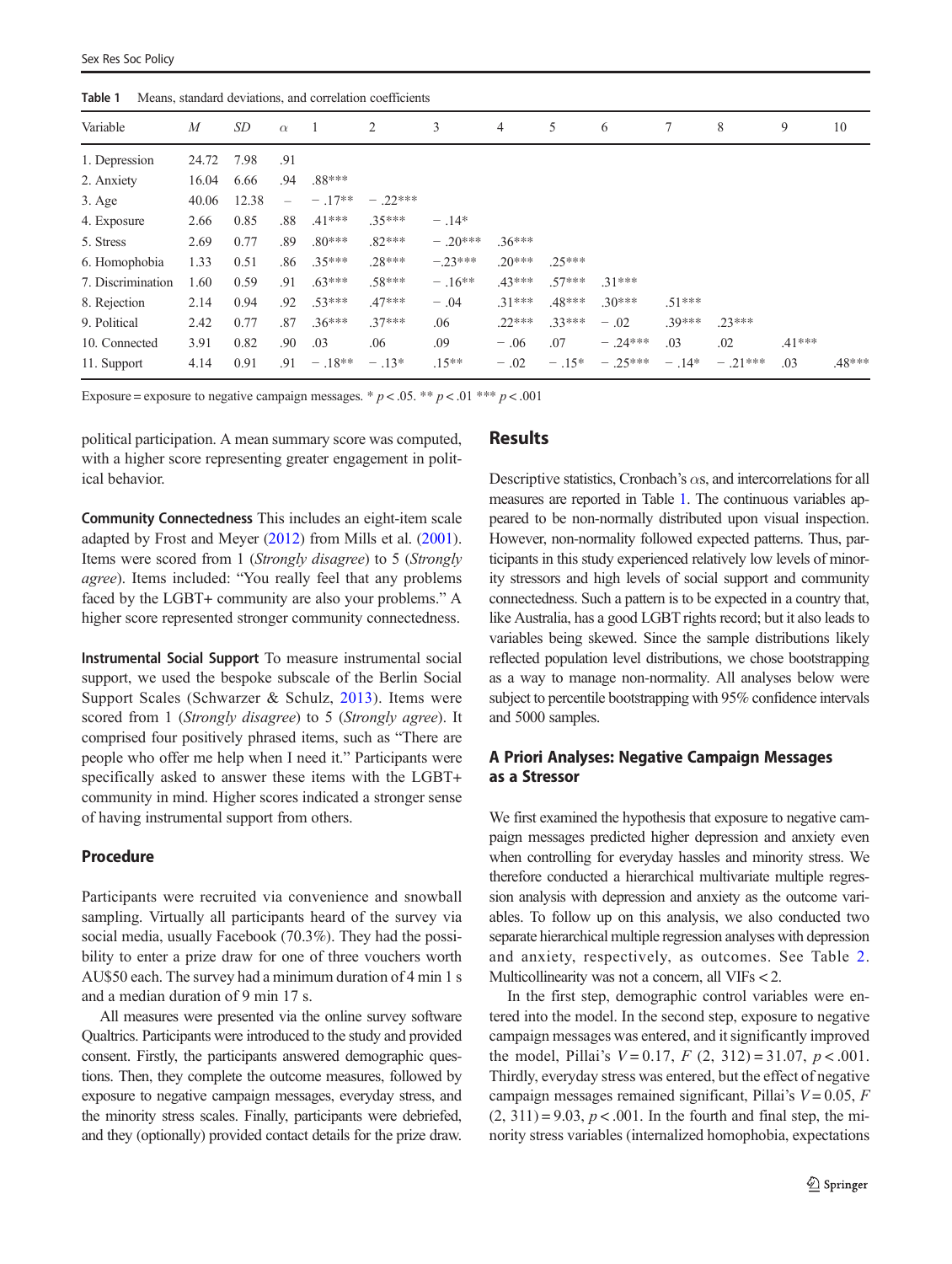#### <span id="page-5-0"></span>Table 2 Regressions predicting depression and anxiety

|                |                |              | Depression       |         | Anxiety          |         |
|----------------|----------------|--------------|------------------|---------|------------------|---------|
| Step           | Predictor      | Pillai's V   | $\boldsymbol{b}$ | $\beta$ | $\boldsymbol{b}$ | $\beta$ |
| 1              | (Intercept)    | $.52***$     | $31.02***$       |         | 22.94***         |         |
|                | Male           | $.04**$      | $-2.88**$        | $-.17$  | $-3.21***$       | $-.16$  |
|                | Age            | $.05***$     | $-0.10**$        | $-.16$  | $-0.11***$       | $-.20$  |
|                | Model          | $V = .09***$ | $R^2 = .04***$   |         | $R^2 = .08***$   |         |
| $\mathfrak{2}$ | (Intercept)    | $.22***$     | 19.77***         |         | 15.27***         |         |
|                | Male           | $.05***$     | $-3.13**$        | $-.19$  | $-3.38***$       | $-.20$  |
|                | Age            | $.03**$      | $-0.06$          | $-.10$  | $-0.08**$        | $-.13$  |
|                | Exposure       | $.17***$     | $3.77***$        | .48     | $2.57***$        | .33     |
|                | Model          | $V = .17***$ | $R^2 = .20***$   |         | $R^2 = .18***$   |         |
| 3              | (Intercept)    | .02          | $-1.73$          |         | $-3.20*$         |         |
|                | Male           | .01          | $-0.45$          | $-.03$  | $-1.08$          | $-.05$  |
|                | Age            | .02          | $0.04*$          | .07     | 0.01             | .02     |
|                | Exposure       | $.05***$     | 1.38***          | .18     | 0.52             | .06     |
|                | <b>Stress</b>  | $.63***$     | 7.93***          | .76     | $6.81***$        | .78     |
|                | Model          | $V = .63***$ | $R^2 = .65***$   |         | $R^2 = .67***$   |         |
| 4              | (Intercept)    | $.03*$       | $-3.99*$         |         | $-3.96**$        |         |
|                | Male           | .01          | 0.25             | $-.01$  | $-0.97$          | $-.06$  |
|                | Age            | $.02*$       | $0.05*$          | .08     | 0.01             | .01     |
|                | Exposure       | .02          | $0.66*$          | .08     | 0.12             | .02     |
|                | <b>Stress</b>  | $.50***$     | $6.43***$        | .62     | 5.99***          | .57     |
|                | Homophobia     | $.04**$      | $1.77***$        | .14     | 0.52             | .04     |
|                | Discrimination | $.06***$     | 2.38***          | .18     | $1.57**$         | .12     |
|                | Rejection      | $.02*$       | $0.79*$          | .11     | 0.35             | .05     |
|                | Model          | $V = .16***$ | $R^2 = 0.70***$  |         | $R^2 = .68***$   |         |

Exposure = exposure to negative campaign messages

of rejection, and everyday discrimination) were entered into the model. The effect of negative campaign messages in this model was only marginal, Pillai's  $V = 0.02$ ,  $F (2, 308) = 2.63$ ,  $p = .073$ . An inspection of the confidence intervals for the coefficients in the univariate multiple regressions (Table 2) suggest that the effect of negative campaign messages in Step 4 ([− 0.04, 1.42] on depression and  $[-0.43, 0.75]$  on anxiety) was significantly weaker than in Step 2 ([2.57, 4.79] on depression and [1.69, 3.36] on anxiety).

# A Priori Analyses: Political Participation as a Protective Factor

Contrary to expectations, more political participation was associated with higher levels of depression,  $r(316) = .36$ ,  $p < .001$ ; and anxiety,  $r(316) = .37, p < .001$ . Also contrary to expectations, community connectedness was not correlated with either depression,  $r(316) = .03$ ,  $p = .66$ ; or anxiety,  $r(316) = .06$ ,  $p = .26$ . Only instrumental social support exhibited modest negative correlations with depression,  $r(316) = -.18$ ,  $p < .01$ ; and anxiety,  $r(316) = -.13, p < .05.$ 

Next, we tested the hypothesis that political participation would buffer the effect of negative campaign messages on depression and anxiety. To this effect, we performed a multivariate multiple regression with depression and anxiety as outcomes. We mean-centered exposure negative campaign messages and political participation and computed their product to assess the interaction. We controlled for age, gender, social support, and community connectedness. See Table [3](#page-6-0) for the full results. Contrary to our expectations, higher political participation was associated with higher levels of depression and anxiety, Pillai's  $V = 0.07$ , F  $(2, 308) = 12.37, p < .001$ ; and the interaction was nonsignificant, Pillai's  $V = 0.01, F(2, 308) = 1.18, p = .307.$ 

#### Post Hoc Exploratory Analyses

Our tests of a priori hypotheses have produced two surprising results. First, while exposure to negative campaign messages was strongly related to distress, this relationship became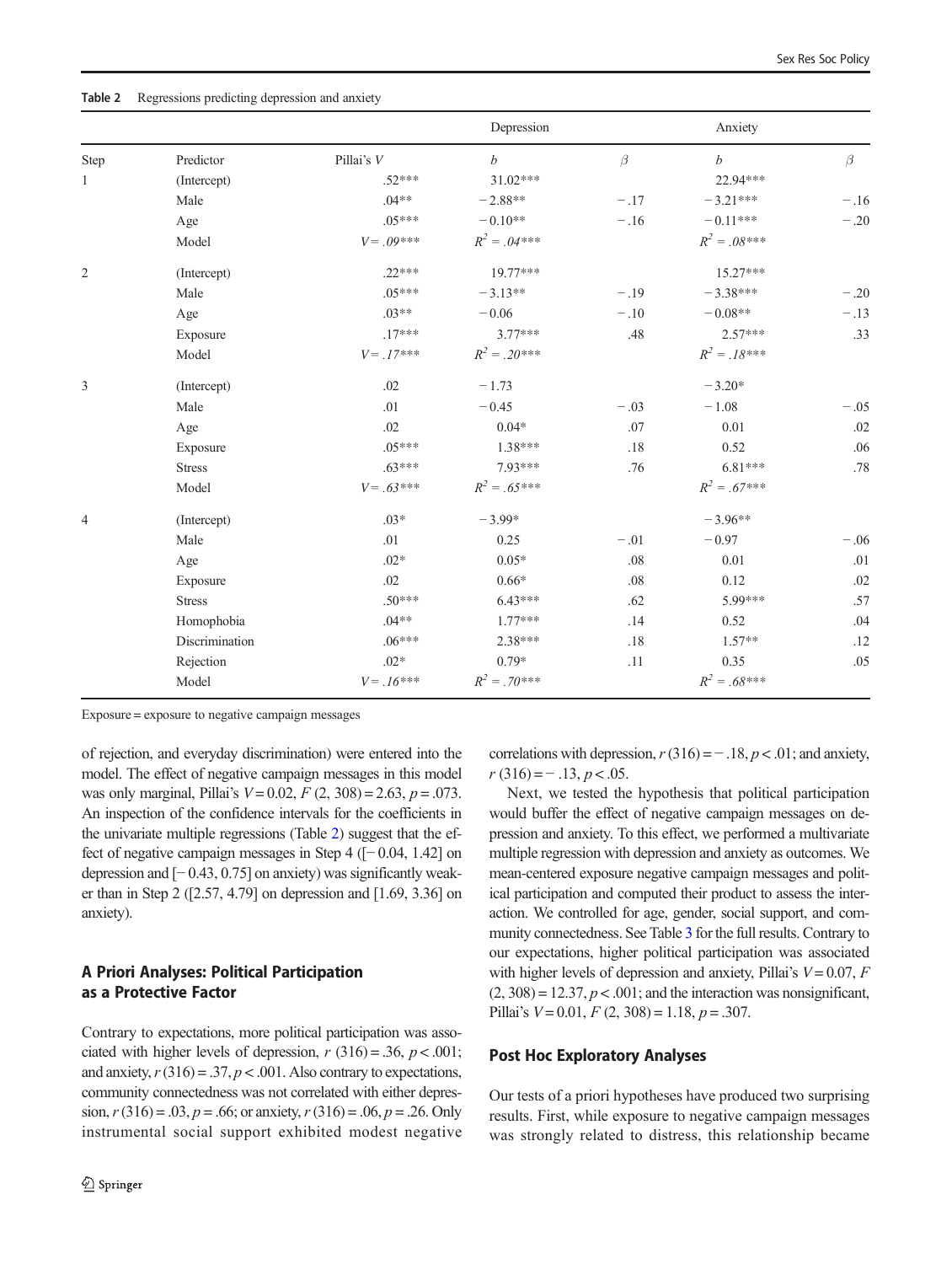#### <span id="page-6-0"></span>Table 3 Moderation analysis

|                    |              | Depression     |        | Anxiety        |        |  |
|--------------------|--------------|----------------|--------|----------------|--------|--|
| Predictor          | Pillai's V   | b              | β      | b              | β      |  |
| (Intercept)        | $.36***$     | $34.26***$     |        | 24.44***       |        |  |
| Male               | $.02*$       | $-1.75$        | $-.10$ | $-2.08*$       | $-.12$ |  |
| Age                | $.04**$      | $-0.06$        | $-.10$ | $-0.09**$      | $-.14$ |  |
| Exposure           | $.12***$     | $3.16***$      | .40    | $2.03***$      | .26    |  |
| Political          | $.07***$     | $2.73***$      | .26    | $2.45***$      | .24    |  |
| Exposure*political | .01          | 0.80           | .09    | 0.63           | .07    |  |
| Connectedness      | < 0.01       | 0.01           | < .01  | 0.02           | < 01   |  |
| Support            | $.03*$       | $-1.40**$      | $-.16$ | $-0.81$        | $-.09$ |  |
| Model              | $V = .36***$ | $R^2 = .28***$ |        | $R^2 = .26***$ |        |  |

Exposure = exposure to negative campaign messages

marginal when controlling for other stressors. Second, political participation seemed to enhance distress rather than reduce it.

We therefore explored an alternative model in which political participation was hypothesized to result in higher levels of exposure to negative campaign messages; exposure, in turn, was hypothesized to increase minority stress and everyday stress, thus indirectly leading to higher levels of depression and anxiety. See Fig. 1 for details. The proposed model was tested using structural equation modeling procedures with the *lavaan* package in R 3.5.0. The model had a mediocre fit,  $\chi^2$  $(14) = 45.50, p < .001, CFI = .977, TLI = .932,$  $RMSEA = .084$ ,  $SRMR = .037$ . An inspection of the modification indices suggested the need to account for covariance in the residuals of internalized homophobia and the outcome measures. The adjusted model fit the data better than the original model,  $\chi^2$  (2) = 9.98, p < .01. The adjusted model also had an acceptable fit (see, e.g., Hu & Bentler, [1999](#page-10-0)):  $\chi^2$  (12) = 35.52,  $p < .001$ , CFI = .983, TLI = .941, RMSEA = .079, SRMR = .037. All direct effects were significant ( $p < .05$ ),



enhance readability, but all coefficients are presented in Table 4.

Fig. 1 A model predicting depression and anxiety. Age and gender were included as covariates in all regressions. Covariates, indirect paths, and residual covariances were omitted from this figure to enhance readability, but all coefficients are presented in Table [4.](#page-7-0)

except that exposure to negative campaign messages had no direct effect on depression and anxiety. All indirect paths were also significant (i.e., bootstrapped 95% confidence intervals did not contain 0). Thus, negative campaign messages had a significant indirect effect on depression and anxiety mediated by minority stress and everyday stress. Political participation had both a significant direct effect on minority stress and everyday stress and a significant indirect effect through exposure to negative campaign messages. Since social support and community connectedness were only weakly related to the outcome variables, they were not included in this model. The results are presented in Table [4.](#page-7-0)

# **Discussion**

The recent wave of referenda on the rights of same-sex couples has raised questions on the health and wellbeing effects of these votes. We have examined the psychological impact of the same-sex marriage campaign in Australia through the lens of the minority stress model.

The results of this study have confirmed once more the basic tenets of the minority stress model. The key minority stress variables, internalized homophobia, everyday discrimination, and expectations of rejection were associated with higher levels of depression and anxiety; the effect sizes were small to medium. While everyday stress was a strong correlate of depression and anxiety, the minority stress variables remained significant predictors of these emotions even when controlling for everyday stress. Conversely, higher levels of social support were (weakly) associated with lower depression and anxiety.

Apart from the classical minority stress model, we investigated two hypothesized additional mechanisms of distress in sexual minorities. First, we examined whether exposure to negative campaign messages was associated with higher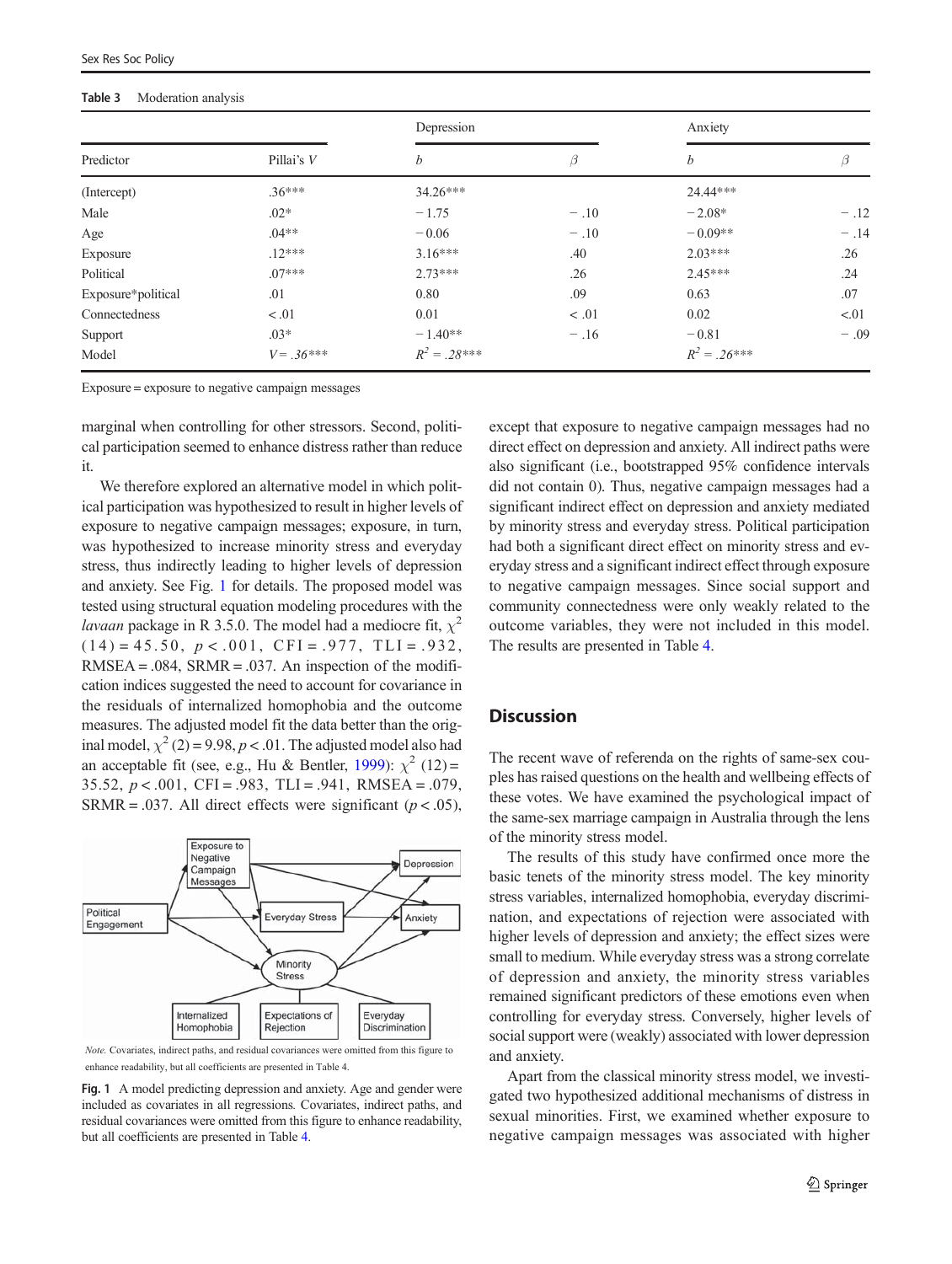# <span id="page-7-0"></span>Table 4 Results for the structural equation model

|                  |                                                                              |          | $\cal SE$ | $\boldsymbol{p}$ | Bootstrapped 95% CI |         | $\beta$ |
|------------------|------------------------------------------------------------------------------|----------|-----------|------------------|---------------------|---------|---------|
| Latent variables |                                                                              |          |           |                  |                     |         |         |
| Minority stress  | Perceived discrimination                                                     | 1.00     | 0.00      | < .001           | 1.00                | 1.00    | .86     |
|                  | Internalized homophobia                                                      | 0.38     | 0.07      | < .001           | 0.25                | 0.50    | .38     |
|                  | Expectations of rejection                                                    | 1.11     | 0.13      | < .001           | 0.87                | 1.41    | .60     |
| Regressions      |                                                                              |          |           |                  |                     |         |         |
| Exposure         | Political engagement                                                         | 0.27     | $0.07\,$  | < .001           | 0.15                | 0.40    | .25     |
|                  | Male                                                                         | 0.22     | 0.11      | .057             | $-0.01$             | 0.45    | .10     |
|                  | Age                                                                          | $-0.01$  | $0.00\,$  | .002             | $-0.02$             | 0.00    | $-.16$  |
| Everyday stress  | Exposure to negative messages                                                | 0.24     | 0.05      | < .001           | 0.16                | 0.34    | .27     |
|                  | Political engagement                                                         | 0.26     | 0.05      | < .001           | 0.15                | 0.37    | .26     |
|                  | Male                                                                         | $-0.17$  | 0.09      | .058             | $-0.35$             | 0.00    | $-.09$  |
|                  | Age                                                                          | $-0.02$  | $0.00\,$  | < .001           | $-0.02$             | $-0.01$ | $-.27$  |
| Minority stress  | Exposure to negative messages                                                | 0.26     | 0.04      | < .001           | 0.18                | 0.34    | .42     |
|                  | Political engagement                                                         | 0.22     | 0.04      | < .001           | 0.14                | 0.30    | .33     |
|                  | Male                                                                         | $-0.06$  | 0.07      | .400             | $-0.19$             | 0.08    | $-.05$  |
|                  | Age                                                                          | $-0.01$  | 0.00      | $.007$           | $-0.01$             | 0.00    | $-.15$  |
| Depression       | Exposure to negative messages                                                | 0.22     | 0.40      | .574             | $-0.55$             | 0.98    | .02     |
|                  | Everyday stress                                                              | 7.68     | 0.45      | < .001           | 6.79                | 8.48    | .74     |
|                  | Minority stress                                                              | 4.16     | 0.82      | < .001           | 2.75                | 5.92    | .27     |
|                  | Male                                                                         | 0.16     | 0.74      | .832             | $-1.32$             | 1.53    | .01     |
|                  | Age                                                                          | 0.07     | 0.02      | < .001           | 0.03                | 0.11    | .11     |
| Anxiety          | Exposure to negative messages                                                | $-0.17$  | 0.33      | .621             | $-0.78$             | 0.49    | $-.02$  |
|                  | Everyday stress                                                              | 6.66     | 0.39      | < .001           | 5.86                | 7.41    | .77     |
|                  | Minority stress                                                              | 2.44     | 0.69      | < .001           | 1.20                | 3.92    | .19     |
|                  | Male                                                                         | $-0.70$  | 0.58      | .224             | $-1.90$             | 0.36    | $-.04$  |
|                  | Age                                                                          | 0.02     | 0.02      | .265             | $-0.01$             | 0.06    | .04     |
| Covariances      |                                                                              |          |           |                  |                     |         |         |
|                  | Depression-anxiety                                                           | 9.91     | 1.49      | < .001           | 6.82                | 12.79   | .63     |
|                  | Discrimination-everyday stress                                               | 0.14     | 0.02      | < .001           | 0.10                | 0.18    | .69     |
|                  | Internalized homophobia-<br>everyday stress                                  | 0.04     | 0.02      | .007             | 0.01                | 0.07    | .14     |
|                  | Expectations of rejection-everyday<br>stress                                 | 0.22     | 0.03      | < .001           | 0.16                | 0.28    | .46     |
|                  | Internalized homophobia-<br>depression                                       | 0.35     | 0.13      | .005             | 0.12                | 0.61    | .17     |
|                  | Internalized homophobia-anxiety                                              | $0.07\,$ | 0.09      | .429             | $-0.11$             | 0.27    | .04     |
| Variances        |                                                                              |          |           |                  |                     |         |         |
|                  | Perceived discrimination                                                     | 0.10     | 0.03      | < .001           | 0.04                | 0.14    | .27     |
|                  | Internalized homophobia                                                      | 0.22     | 0.04      | < .001           | 0.14                | 0.32    | .86     |
|                  | Expectations of rejection                                                    | 0.57     | 0.05      | < .001           | 0.46                | 0.67    | .64     |
|                  | Exposure to negative messages                                                | 0.66     | $0.06\,$  | < .001           | 0.54                | 0.77    | .92     |
|                  | Everyday stress                                                              | 0.42     | 0.03      | < .001           | 0.36                | 0.47    | .72     |
|                  | Depression                                                                   | 18.64    | 1.88      | < .001           | 14.57               | 22.26   | .29     |
|                  | Anxiety                                                                      | 13.39    | 1.56      | < .001           | 10.18               | 16.07   | .30     |
|                  | Minority stress                                                              | 0.16     | 0.03      | < .001           | 0.11                | 0.22    | .61     |
| Indirect effects |                                                                              |          |           |                  |                     |         |         |
|                  | Political engagement > exposure to<br>negative messages > everyday<br>stress | 0.07     | 0.02      | .002             | 0.03                | 0.11    | .07     |
|                  |                                                                              | 0.07     | 0.02      | .002             | 0.03                | 0.12    | .11     |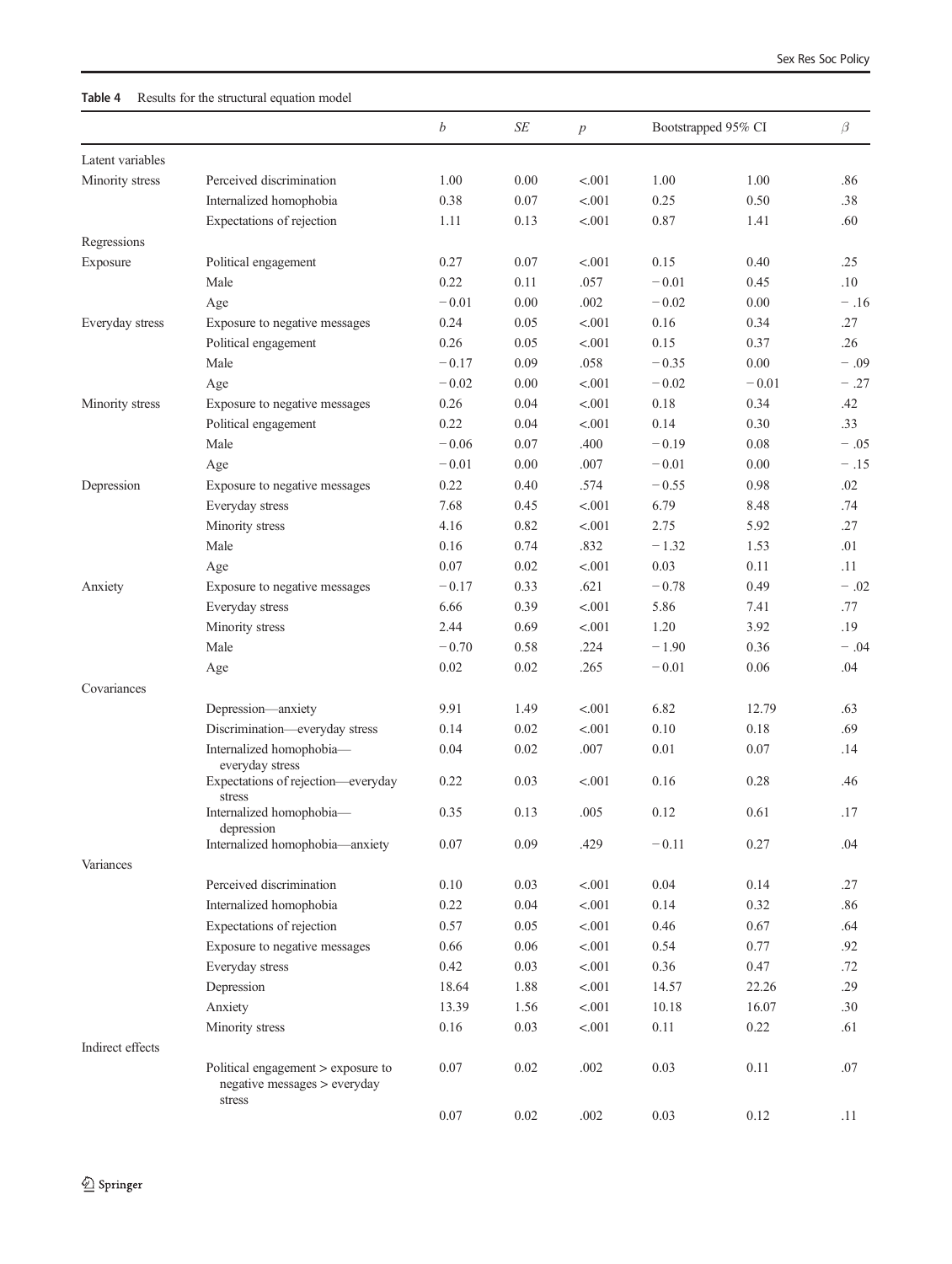#### Table 4 (continued)

|               |                                                                              | b    | SE   | $\boldsymbol{p}$ | Bootstrapped 95% CI |      | β   |
|---------------|------------------------------------------------------------------------------|------|------|------------------|---------------------|------|-----|
|               | Political engagement > exposure to<br>negative messages > minority<br>stress |      |      |                  |                     |      |     |
|               | Exposure to negative messages ><br>everyday stress > depression              | 1.87 | 0.38 | < .001           | 1.14                | 2.66 | .20 |
|               | Exposure to negative messages ><br>everyday stress > anxiety                 | 1.62 | 0.33 | < .001           | 1.00                | 2.33 | .21 |
|               | Exposure to negative messages ><br>minority stress > depression              | 1.06 | 0.26 | < .001           | 0.61                | 1.61 | .11 |
|               | Exposure to negative messages ><br>minority stress > anxiety                 | 0.62 | 0.20 | .002             | 0.28                | 1.07 | .08 |
| Total effects |                                                                              |      |      |                  |                     |      |     |
|               | Political engagement > everyday<br>stress                                    | 0.33 | 0.05 | < .001           | 0.22                | 0.43 | .33 |
|               | Political engagement > minority<br>stress                                    | 0.29 | 0.04 | < .001           | 0.20                | 0.38 | .44 |
|               | Exposure to negative messages ><br>depression                                | 3.15 | 0.53 | < .001           | 2.15                | 4.25 | .33 |
|               | Exposure to negative messages ><br>anxiety                                   | 2.08 | 0.40 | < .001           | 1.34                | 2.87 | .27 |

levels of depression and anxiety. We found that exposure to negative campaign messages had a detrimental effect in addition to everyday stress, in agreement with the previous literature (Ecker et al., [2019;](#page-10-0) Frost & Fingerhut, [2016](#page-10-0); Verrelli et al., [2019](#page-11-0)). However, this detrimental effect did not persist when controlling for known minority stressors (such as everyday discrimination, expectations of rejection and internalized homophobia); we thus provide some clarity on the role of negative campaign messages in the minority stress model, a question that was unaddressed (e.g., Ecker et al., [2019\)](#page-10-0) or only partially addressed (e.g., Rostosky et al., [2009](#page-11-0)) in the previous literature.

Second, we explored the possibility that political participation during the campaign might buffer LGB people from the detrimental effects of negative campaign messages. Social support and community connectedness had little relevance. We found that more participation was associated with higher levels of depression and anxiety, and there was no evidence for moderation. While the literature has largely supported the positive effect of political participation on wellbeing (for a review, see Thomas & Louis, [2013](#page-11-0)), the idea of a toll on activists is not new. Dunn and Szymanski [\(2018](#page-10-0)) found that reporting more experiences of discrimination was associated with higher levels of activism, while Rostosky et al. [\(2009\)](#page-11-0) found a (very small) positive association between activism and distress. Also, activism did not predict the distress levels of trans individuals in the United States (Breslow et al., [2015\)](#page-10-0) or the mental health complaints of gay men in Germany (Sattler, Wagner, & Christiansen, [2016](#page-11-0)). Our findings provide further evidence for a negative effect of political participation on wellbeing, at least during intensive political campaigning.

While the result of the postal survey brought tangible benefits for sexual minorities in Australia (i.e., same-sex marriage was approved), these collective gains may have individual costs. Based on these findings, we proposed a new model whereby both exposure to negative messages and political participation increased LGB people's stress, and the effect of these stressors was at least partially mediated by minority stress variables (see Fig. [1\)](#page-6-0). This amended version of the minority stress model was supported by our data, but needs replication in future research.

## Limitations and Future Directions

Our cross-sectional survey offers some insight into psychological mechanisms, but it does not support causal inferences. As Meyer ([2003](#page-11-0)) has noted, it is important to disentangle the measurement of minority stress form the outcomes minority stress is theorized to predict. This issue is particularly pressing when mental health is the outcome of interest, given that individuals with more anxiety and depressive symptoms may be more likely to perceive stressors. We tried to avoid this conflation as much as possible in a cross-sectional design by using measures of mental health and minority stress that were developed with these concerns in mind. Further, previous research using objective indicators of support for same-sex marriage in Australia demonstrated a similar association between voting patterns in the plebiscite and sexual mental health (Perales & Todd, [2018](#page-11-0)). Regardless, the present findings can firmly support associations between constructs and invite future research on causal paths.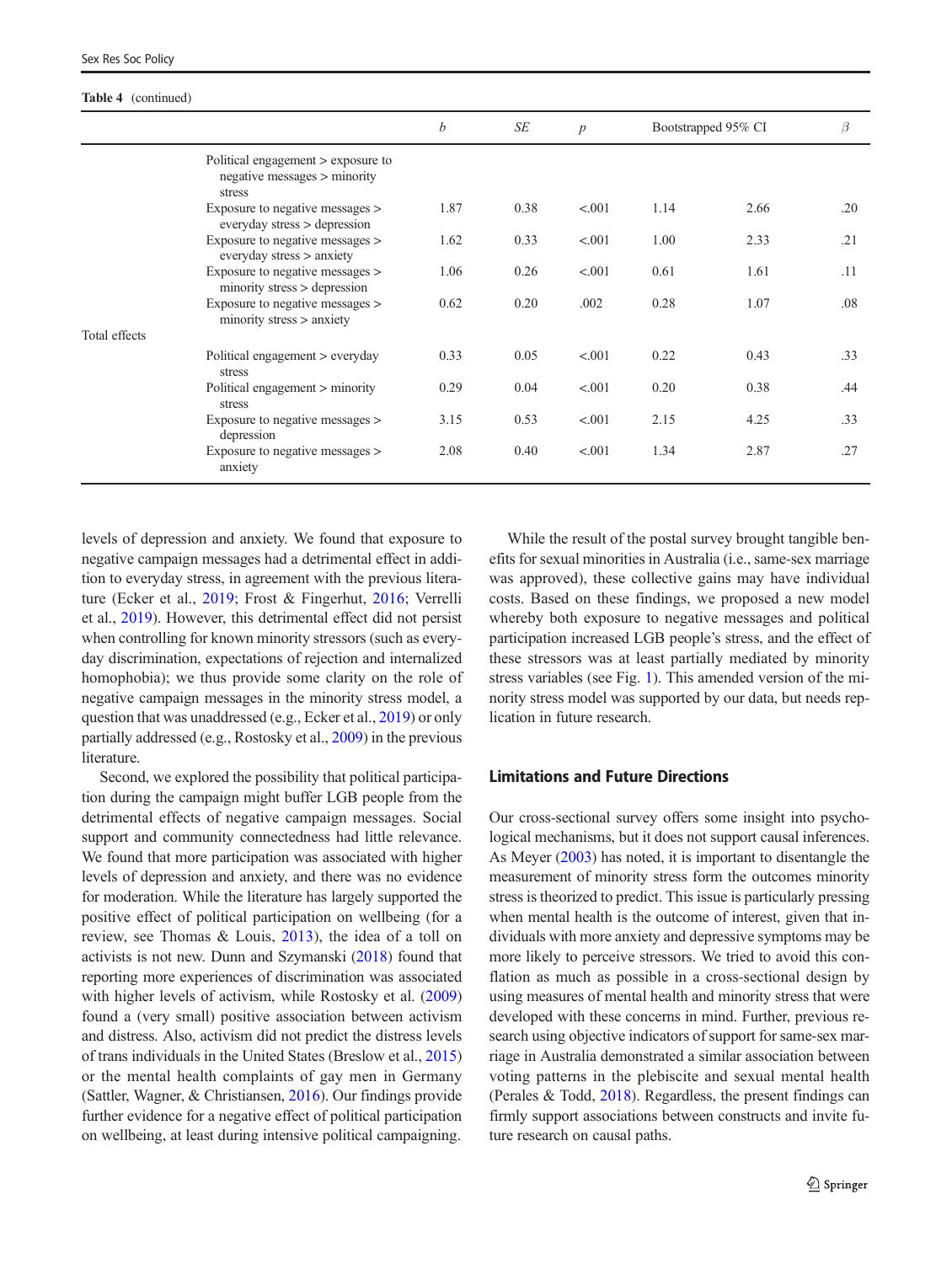Additionally, this study relied on a convenience sample of individuals affected by one particular campaign. The non-probability sample prevents us from generalizing these findings. How votes in other countries might affect local sexual minorities, and whether the same theoretical models can account for their distress, is up for future research. However, it is noteworthy that negative campaign messages have been similarly damaging in the United States (Flores et al., [2018](#page-10-0); Frost & Fingerhut, [2016](#page-10-0)), and that we found this effect in Australia even as regulations about campaign advertising have been specifically tightened before the postal vote (Marriage Law Survey [Additional Safeguards] Bill [2017\)](#page-10-0).

As a corollary of convenience sampling, our participants were overwhelmingly male and gay. This is likely to have led to a slight underestimation of psychological distress, as depression, anxiety, and low wellbeing are somewhat less prevalent in men than other genders and more prevalent in bisexual people than other sexual minorities (see, e.g., Semlyen, King, Varney, & Hagger-Johnson, [2016\)](#page-11-0). However, the aim of this paper is to explore relationships among constructs rather than to estimate population parameters. Given the practical difficulties of achieving representative sexual minority samples, non-probability sampling is often a necessary compromise for theory-focused studies in this field (for a discussion, see Meyer & Wilson, [2009\)](#page-11-0). Future research will need to mobilize more resources in order to hone and validate the model on representative samples. This is particularly important as sexual minority individuals who also face other forms of exclusion (such as racism and sexism) may have worse outcomes (see, e.g., sexual minority Black women in the USA; Calabrese, Meyer, Overstreet, Haile, & Hansen, [2015\)](#page-10-0).

## Implications and Conclusions

Gay rights campaigns and votes are likely to become a global phenomenon in the following years or decades. As of late 2019, most countries in the world do not allow people of the same gender to marry, and a significant number of countries imprison or even execute people for homosexuality (ILGA, [2019\)](#page-10-0). Nevertheless, change is underway in many countries, favored by economic development, the diffusion of new social norms across borders, and the emergence of gay rights movements (Ayoub, [2016](#page-10-0)). Therefore, there is an increasing need for evidence-based theories that can inform the public and guide policymaking in the context of these new challenges to the wellbeing of sexual minorities.

The minority stress model is flexible and can respond to new challenges. If previous research (esp. Frost & Fingerhut, [2016\)](#page-10-0) has articulated the need to study the

psychological experience of being exposed to negative campaign messages as a form of minority stress, we are now proposing a specific place for this new stressor in the minority stress model. Specifically, we suggest that exposure to negative campaign messages are a relatively distal stressor, the impact of which is mediated by more proximal stressors. Nevertheless, negative campaign messages create stress for sexual minorities in addition to the pressures of everyday life. The study also suggests that involvement in collective action, rather than protecting sexual minorities, can represent yet another source of stress within the specific context of same-sex marriage referenda. This finding indicates a cost to political activism in efforts to advocate for same-sex marriage and is deserving of future investigation in research on the psychology of activism for minority groups whose rights are being called into question within popular referenda.

Our findings warn of the adverse effects political processes can have on individuals and communities. Putting the rights of minorities up to vote by the majority can create a toxic social environment that can be harmful to those whose social value is put into question by the vote (Flores et al., [2018](#page-10-0); Frost, [2020;](#page-10-0) Frost & Fingerhut, [2016;](#page-10-0) Verrelli et al., [2019\)](#page-11-0). Activism, while effective in achieving social change, may create more opportunities for exposure to a variety of minority stressors, which may further diminish the wellbeing of an already at-risk population.

Acknowledgments The authors wish to thank Erik Denison (Monash University, Australia) for his invaluable help in recruiting participants for this study, and Peter Hegarty (University of Surrey, UK) for his advice in the initial stages of the research.

#### Compliance with Ethical Standards

Conflict of Interest The authors declare that they have no conflict of interest.

Ethical Approval The research met the ethics self-assessment criteria of the University of Surrey (UK), to which the researchers were affiliated at the time of data collection.

Informed Consent Informed consent was obtained electronically from each individual participant.

Open Access This article is licensed under a Creative Commons Attribution 4.0 International License, which permits use, sharing, adaptation, distribution and reproduction in any medium or format, as long as you give appropriate credit to the original author(s) and the source, provide a link to the Creative Commons licence, and indicate if changes were made. The images or other third party material in this article are included in the article's Creative Commons licence, unless indicated otherwise in a credit line to the material. If material is not included in the article's Creative Commons licence and your intended use is not permitted by statutory regulation or exceeds the permitted use, you will need to obtain permission directly from the copyright holder. To view a copy of this licence, visit <http://creativecommons.org/licenses/by/4.0/>.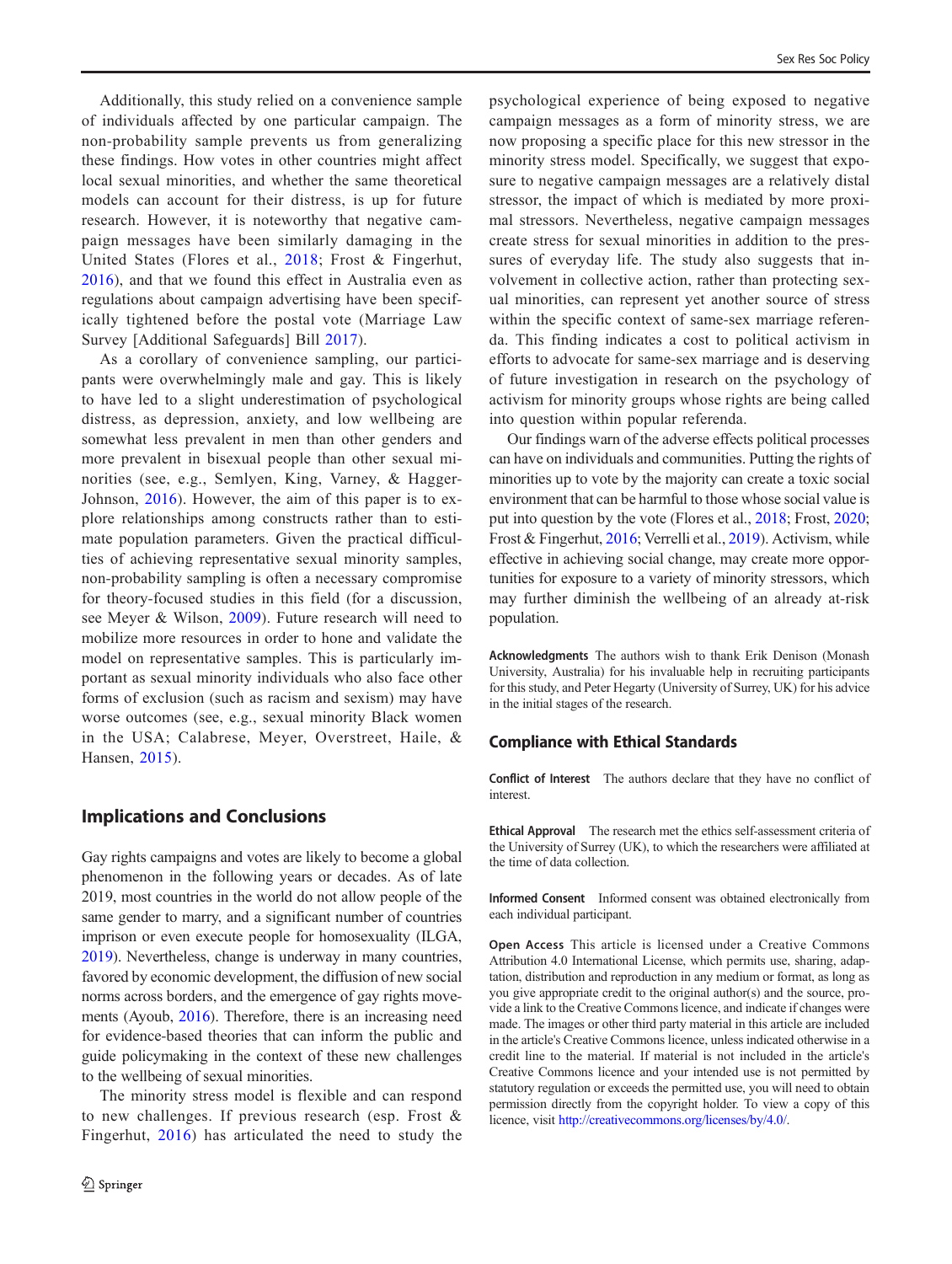## <span id="page-10-0"></span>References

- Amenta, E., Caren, N., Chiarello, E., & Su, Y. (2010). The political consequences of social movements. Annual Review of Sociology, 36, 287–307. <https://doi.org/10.1146/annurev-soc-070308-120029>.
- Australian Bureau of Statistics (2017). Australian Marriage Law Postal Survey, 2017. Retrieved from [http://www.abs.gov.au/ausstats/abs@.](http://www.abs.gov.au/ausstats/abs@.nsf/mf/1800.0) [nsf/mf/1800.0](http://www.abs.gov.au/ausstats/abs@.nsf/mf/1800.0)
- Ayoub, P. M. (2016). When states come out: Europe's sexual minorities and the politics of visibility. New York, NY: Cambridge University Press.
- Barrett, M., & Zani, B. (Eds.). (2015). Political and civic engagement: Multidisciplinary perspectives. Hove, UK: Routledge.
- Boehnke, K., & Wong, B. (2011). Adolescent political activism and longterm happiness: A 21-year longitudinal study on the development of micro-and macrosocial worries. Personality and Social Psychology Bulletin, 37, 435–447. [https://doi.org/10.1177/0146167210397553.](https://doi.org/10.1177/0146167210397553)
- Breslow, A. S., Brewster, M. E., Velez, B. L., Wong, S., Geiger, E., & Soderstrom, B. (2015). Resilience and collective action: Exploring buffers against minority stress for transgender individuals. Psychology of Sexual Orientation and Gender Diversity, 2, 253– 265. [https://doi.org/10.1037/sgd0000117.](https://doi.org/10.1037/sgd0000117)
- Calabrese, S. K., Meyer, I. H., Overstreet, N. M., Haile, R., & Hansen, N. B. (2015). Exploring discrimination and mental health disparities faced by black sexual minority women using a minority stress framework. Psychology of Women Quarterly, 39(3), 287–304. [https://doi.org/10.1177/0361684314560730.](https://doi.org/10.1177/0361684314560730)
- Cohen, S., Kamarck, T., & Mermelstein, R. (1983). A global measure of perceived stress. Journal of Health and Social Behavior, 24, 385– 396. [https://doi.org/10.2307/2136404.](https://doi.org/10.2307/2136404)
- DeBlaere, C., Brewster, M. E., Bertsch, K. N., DeCarlo, A. L., Kegel, K. A., & Presseau, C. D. (2014). The protective power of collective action for sexual minority women of color: An investigation of multiple discrimination experiences and psychological distress. Psychology of Women Quarterly, 38(1), 20–32. [https://doi.org/10.](https://doi.org/10.1177/0361684313493252) [1177/0361684313493252.](https://doi.org/10.1177/0361684313493252)
- Drury, J., & Reicher, S. (2005). Explaining enduring empowerment: A comparative study of collective action and psychological outcomes. European Journal of Social Psychology, 35(1), 35–58. [https://doi.](https://doi.org/10.1002/ejsp.231) [org/10.1002/ejsp.231.](https://doi.org/10.1002/ejsp.231)
- Dunn, T. L., & SZYMANSKI, D. M. (2018). Heterosexist discrimination and LGBQ activism: Examining a moderated mediation model. Psychology of Sexual Orientation and Gender Diversity, 5, 13–24. [https://doi.org/10.1037/sgd0000250](http://creativecommons.org/licenses/by/4.0/).
- Ecker, S., Riggle, E. D., Rostosky, S. S., & Byrnes, J. M. (2019). Impact of the Australian marriage equality postal survey and debate on psychological distress among lesbian, gay, bisexual, transgender, intersex and queer/questioning people and allies. Australian Journal of Psychology, 71, 285-295. [https://doi.org/10.1111/ajpy.](https://doi.org/10.1111/ajpy.12245) [12245.](https://doi.org/10.1111/ajpy.12245)
- Family Law Act 1975 (Cth). Retrieved from [https://www.legislation.gov.](https://www.legislation.gov.au/Details/C2019C00182Flores) [au/Details/C2019C00182](https://www.legislation.gov.au/Details/C2019C00182Flores)
- Flores, A. R., Hatzenbuehler, M. L., & Gates, G. J. (2018). Identifying psychological responses of stigmatized groups to referendums. Proceedings of the National Academy of Sciences, 115, 3816– 3821. [https://doi.org/10.1073/pnas.1712897115.](https://doi.org/10.1073/pnas.1712897115)
- Frost, D. M. (2020). Hostile and harmful: Structural stigma and minority stress explain increased anxiety among migrants living in the United Kingdom after the Brexit referendum. Journal of Consulting and Clinical Psychology, 88, 75–81. [https://doi.org/10.1037/](https://doi.org/10.1037/ccp0000458) [ccp0000458](https://doi.org/10.1037/ccp0000458).
- Frost, D. M., & Fingerhut, A. W. (2016). Daily exposure to negative campaign messages decreases same-sex couples' psychological and relational wellbeing. Group Processes & Intergroup Relations, 19, 477–492. [https://doi.org/10.1177/1368430216642028.](https://doi.org/10.1177/1368430216642028)
- Frost, D. M., & Meyer, I. H. (2009). Internalized homophobia and relationship quality among lesbians, gay men, and bisexuals. Journal of Counseling Psychology, 56(1), 97–109. [https://doi.org/10.1037/](https://doi.org/10.1037/a0012844) [a0012844.](https://doi.org/10.1037/a0012844)
- Frost, D. M., & Meyer, I. H. (2012). Measuring community connectedness among diverse sexual minority populations. Journal of Sex Research, 49, 36–49. [https://doi.org/10.1080/00224499.2011.](https://doi.org/10.1080/00224499.2011.565427) [565427.](https://doi.org/10.1080/00224499.2011.565427)
- Frost, D. M., Lehavot, K., & Meyer, I. H. (2015). Minority stress and physical health among sexual minority individuals. Journal of Behavioral Medicine, 38(1), 1–8. [https://doi.org/10.1007/s10865-](https://doi.org/10.1007/s10865-013-9523-8) [013-9523-8](https://doi.org/10.1007/s10865-013-9523-8).
- Frost, D. M., Meyer, I. H., & Schwartz, S. (2016). Social support networks among diverse sexual minority populations. American Journal of Orthopsychiatry, 86(1), 91. [https://doi.org/10.1037/](https://doi.org/10.1037/ort0000117) [ort0000117.](https://doi.org/10.1037/ort0000117)
- Frost, D. M., Fine, M., Torre, M. E., & Cabana, A. (2019). Minority stress, activism, and health in the context of economic precarity: Results from a national participatory action survey of lesbian, gay, bisexual, transgender, queer, and gender non-conforming youth. American Journal of Community Psychology, 63, 511–526. [https://](https://doi.org/10.1002/ajcp.12326) [doi.org/10.1002/ajcp.12326.](https://doi.org/10.1002/ajcp.12326)
- Hatzenbuehler, M. L. (2014). Structural stigma and the health of lesbian, gay, and bisexual populations. Current Directions in Psychological Science, 23(2), 127-132. [https://doi.org/10.1177/](https://doi.org/10.1177/0963721414523775) [0963721414523775](https://doi.org/10.1177/0963721414523775).
- Hatzenbuehler, M. L., McLaughlin, K. A., Keyes, K. M., & Hasin, D. S. (2010). The impact of institutional discrimination on psychiatric disorders in lesbian, gay, and bisexual populations: A prospective study. American Journal of Public Health, 100(3), 452–459.
- Healy, G., Sheehan, B., & Whelan, N. (2015). Ireland says yes: The inside story of how the vote for marriage equality was won. Sallins, Ireland: Merrion Press.
- Herek, G. M. (2011). Anti-equality marriage amendments and sexual stigma. Journal of Social Issues, 67, 413–426. [https://doi.org/10.](https://doi.org/10.1111/j.1540-4560.2011.01705.x) [1111/j.1540-4560.2011.01705.x](https://doi.org/10.1111/j.1540-4560.2011.01705.x).
- Hu, L. T., & Bentler, P. M. (1999). Cutoff criteria for fit indexes in covariance structure analysis: Conventional criteria versus new alternatives. Structural Equation Modeling: A Multidisciplinary Journal, 6(1), 1–55. [https://doi.org/10.1080/10705519909540118.](https://doi.org/10.1080/10705519909540118)
- ILGA (2019). Sexual orientation laws in the world 2019. Retrieved from https://ilga.org/downloads/ILGA\_Sexual\_Orientation\_Laws [Map\\_2019.pdf](https://ilga.org/downloads/ILGA_Sexual_Orientation_Laws_Map_2019.pdf)
- Kertzner, R. M., Meyer, I. H., Frost, D. M., & Stirratt, M. J. (2009). Social and psychological wellbeing in lesbians, gay men, and bisexuals: The effects of race, gender, age, and sexual identity. American Journal of Orthopsychiatry, 79(4), 500. [https://doi.org/10.1037/](https://doi.org/10.1037/a0016848) [a0016848.](https://doi.org/10.1037/a0016848)
- Klar, M., & Kasser, T. (2009). Some benefits of being an activist: Measuring activism and its role in psychological well-being. Political Psychology, 30(5), 755–777. [https://doi.org/10.1111/j.](https://doi.org/10.1111/j.1467-9221.2009.00724.x) [1467-9221.2009.00724.x](https://doi.org/10.1111/j.1467-9221.2009.00724.x).
- Lick, D. J., Durso, L. E., & Johnson, K. L. (2013). Minority stress and physical health among sexual minorities. Perspectives on Psychological Science, 8(5), 521–548. [https://doi.org/10.1177/](https://doi.org/10.1177/1745691613497965) [1745691613497965](https://doi.org/10.1177/1745691613497965).
- Lucassen, M. F., Stasiak, K., Samra, R., Frampton, C. M., & Merry, S. N. (2017). Sexual minority youth and depressive symptoms or depressive disorder: A systematic review and meta-analysis of populationbased studies. Australian & New Zealand Journal of Psychiatry, 51, 774–787. <https://doi.org/10.1177/0004867417713664>.
- Marriage Amendment (Definition and Religious Freedoms) Act 2017 (Cth). Retrieved from [https://www.legislation.gov.au/Details/](https://www.legislation.gov.au/Details/C2018C00423) [C2018C00423](https://www.legislation.gov.au/Details/C2018C00423)
- McConnell, E. A., Janulis, P., Phillips II, G., Truong, R., & Birkett, M. (2018). Multiple minority stress and LGBT community resilience